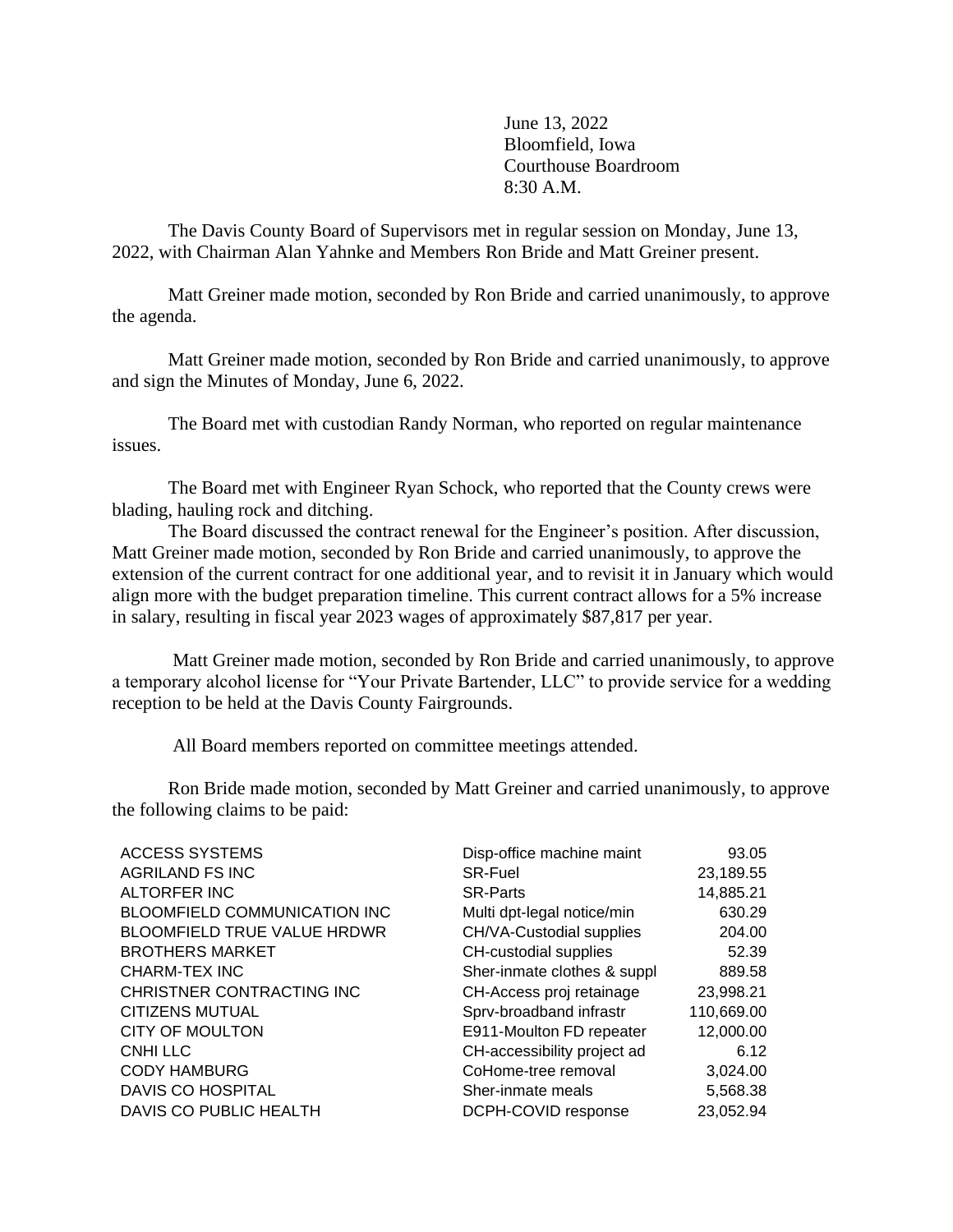| <b>DAVIS CO TREASURER</b>                 | Multi dept-fuel               | 2,865.87  |
|-------------------------------------------|-------------------------------|-----------|
| DAVIS CO WELCOME CENTER                   | HistPres-gift certificates    | 100.00    |
| PROFESSIONAL JANITORIAL                   | Sher-custodial service        | 1,191.67  |
| <b>DOUDS STONE LLC</b>                    | <b>SR-Rock</b>                | 3,665.30  |
| FOX VALLEY WELDING LLC                    | <b>SR-Parts</b>               | 4,746.20  |
| <b>GORDON FLESCH</b>                      | <b>SR-Office Supplies</b>     | 18.00     |
| <b>GREAT AMERICA FINANCIAL SRVCS CORP</b> | Atty-office machine maint     | 310.00    |
| <b>H&amp;L MACK TRUCK SALES CORP</b>      | <b>SR-Parts</b>               | 273.99    |
| <b>HAMILTON PRODUCE CO</b>                | <b>SR-Parts</b>               | 727.41    |
| <b>HORIZON ARCHITECTURE</b>               | CH-accessibility project      | 1,050.00  |
| <b>HOTSY CLEANING SYSTEMS</b>             | <b>SR-Supplies</b>            | 503.50    |
| <b>INDEPENDENT SALT CO</b>                | <b>SR-Salt</b>                | 5,721.13  |
| <b>INFOMAX</b>                            | Rec-office equip repair/maint | 135.00    |
| <b>ISAC-IA STATE ASSN OF COUNTIES</b>     | Treas-school/educ/training    | 250.00    |
| <b>ISCTA-IA STATE CO TREAS ASSN</b>       | Treas-FY23 dues               | 250.00    |
| <b>JESSE BONNER</b>                       | DC Hist Pres-mileag/summit    | 554.18    |
| <b>J'S ONE STOP LLC</b>                   | <b>SR-Parts</b>               | 558.17    |
| KIESLER POLICE SUPPLY INC                 | Sher-supplies                 | 515.10    |
| <b>KIMBALL MIDWEST</b>                    | <b>SR-Parts</b>               | 91.00     |
| <b>KOLLISION KORNER</b>                   | Sher-MV maint                 | 315.09    |
| LAWSON PRODUCTS INC.                      | <b>SR-Parts</b>               | 677.20    |
| METAL CULVERTS INC                        | SR-Pipe                       | 19,020.24 |
| PROFESSIONAL COMP. SOLUTIONS INC          | Disp-office equipment maint   | 784.03    |
| PRO-TECH COMPANY INC                      | Treas-office supplies         | 178.27    |
| <b>RACOM CORP</b>                         | Sher-radio equipment          | 95,371.84 |
| <b>RANDY NORMAN</b>                       | CH/Elections-mileage          | 115.00    |
| <b>RICK LYNCH</b>                         | Atty-reimb data processing    | 600.00    |
| RMW SERVICES, LLC                         | <b>SR-Supplies</b>            | 8.00      |
| <b>SARAH J DITTMER</b>                    | Atty-depositions              | 355.28    |
| SCHUMACHER ELEV CO CORP                   | CH-elevator maintenance       | 151.48    |
| SECRETARY OF STATE-IOWA                   | Aud-elec-polling place mail   | 675.98    |
| <b>SINCLAIR TRACTOR</b>                   | <b>SR-Parts</b>               | 2,739.74  |
| SOUTHERN IOWA ELECTRIC COOP INC           | Consv-utilities               | 749.26    |
| <b>STIVERS FORD LINCOLN</b>               | Sher-2022 Ford F-150          | 21,000.00 |
| VISA of IL                                | Aud-office supplies           | 5.46      |
| <b>WASTE MANAGEMENT INC</b>               | <b>SR-Waste Collection</b>    | 422.36    |

The Board reconvened at 3:00 p.m. to canvass the votes of the June 7, 2022 Primary Election. The following candidates were nominated:

| <b>REPUBLICAN</b>                              | <b>DEMOCRATIC</b> |
|------------------------------------------------|-------------------|
| <b>US</b> Senator<br><b>Chuck Grassley</b>     | Michael Franken   |
| US Representative District 3<br>Gary Leffler   | Cindy Axne        |
| Governor<br>Kim Reynolds<br>Secretary of State | Deidre DeJear     |
|                                                |                   |